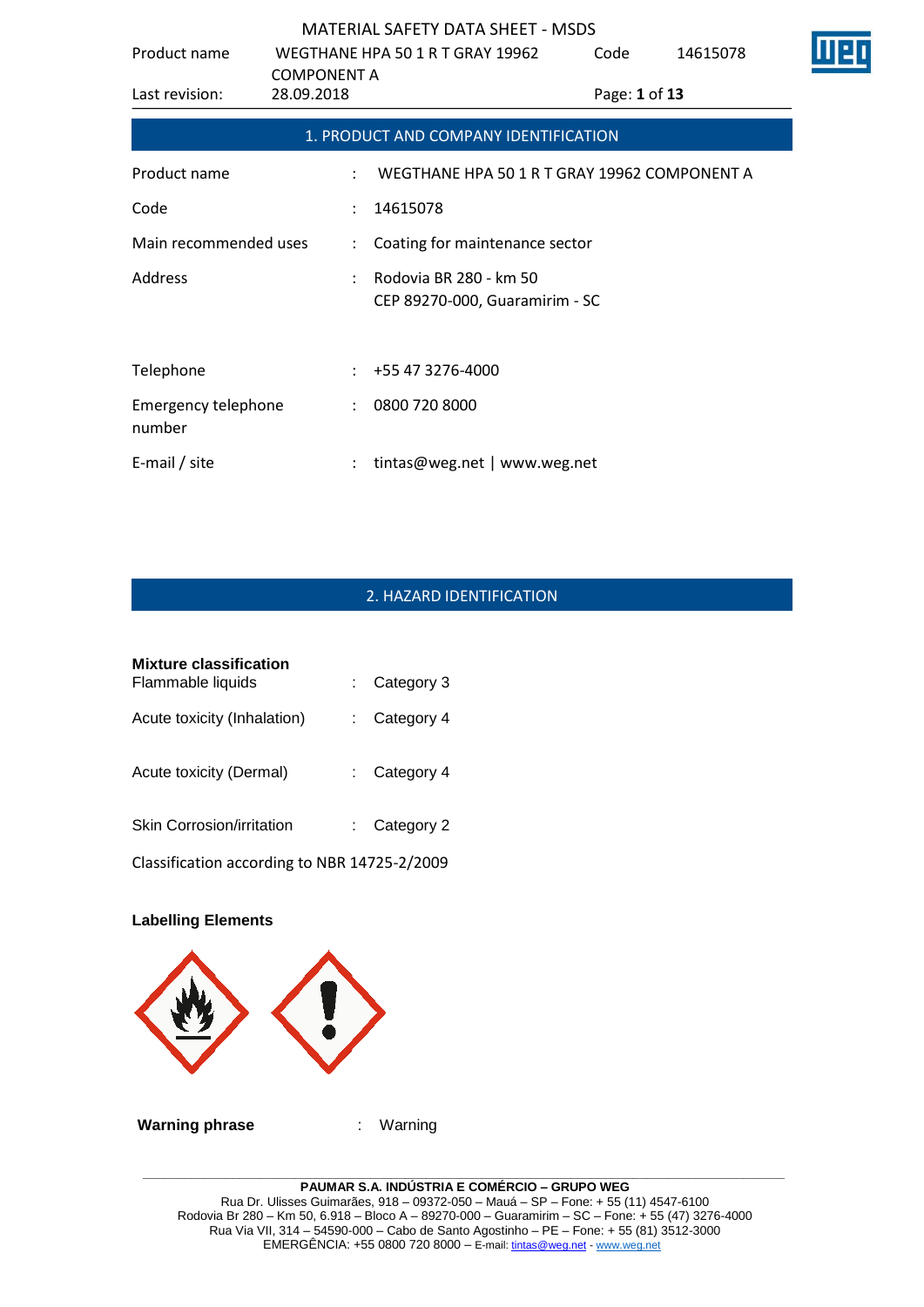| Product name           |                                  | WEGTHANE HPA 50 1 R T GRAY 19962                                                                                                                         | Code          | 14615078 | ШΕ |  |
|------------------------|----------------------------------|----------------------------------------------------------------------------------------------------------------------------------------------------------|---------------|----------|----|--|
| Last revision:         | <b>COMPONENT A</b><br>28.09.2018 |                                                                                                                                                          | Page: 2 of 13 |          |    |  |
| <b>Hazard phrases</b>  |                                  | H226 Flammable liquid and vapour.<br>H332 Harmful if inhaled.<br>H312 Harmful in contact with skin.<br>H315 Causes skin irritation.                      |               |          |    |  |
| <b>Caution Phrases</b> |                                  | <b>Prevention:</b><br>P210 Keep away from heat, hot surfaces, sparks, open flames<br>and other ignition sources. No smoking.                             |               |          |    |  |
|                        |                                  | P233 Keep container tightly closed.                                                                                                                      |               |          |    |  |
|                        |                                  | P240 Ground/bond container and receiving equipment.                                                                                                      |               |          |    |  |
|                        |                                  | <b>Reaction:</b><br>P303+P361+P353 IF ON SKIN (or hair): Take off immediately<br>all contaminated clothing. Rinse skin with water/shower.                |               |          |    |  |
|                        |                                  | P312 Call a POISON CENTER/doctor/if you feel unwell.                                                                                                     |               |          |    |  |
|                        |                                  | P362+P364 Take off contaminated clothing and wash it before<br>reuse.                                                                                    |               |          |    |  |
|                        |                                  | P370+P378 In case of fire: Use as chapter 5 of MSDS to<br>extinguish.                                                                                    |               |          |    |  |
|                        |                                  | Storage:<br>P403+P235 Store in a well ventilated place. Keep cool.                                                                                       |               |          |    |  |
|                        |                                  | Treatmentand disposal of waste:<br>P501 Dispose of contents/container as chapter 13 of the<br>MSDS.                                                      |               |          |    |  |
| <b>Other hazard</b>    |                                  | When heated above its flash point, this material will release<br>toxic vapors and flames, and can burn in open area if exposed<br>to an ignition source. |               |          |    |  |

# 3. COMPOSITION AND INFORMATION ABOUT THE INGRENDIENTS

## **Product type:** : Mixture

#### **Ingrendients that contribute to danger:**

| Product name          | CAS No.   | Risck classification                                                                                                                                               | Concentration [%] |
|-----------------------|-----------|--------------------------------------------------------------------------------------------------------------------------------------------------------------------|-------------------|
| <b>SOLVENT XYLENE</b> | 1330-20-7 | Flammable liquids,<br>Category 3<br>Acute toxicity Dermal,<br>Category 4<br>Acute toxicity<br>Inhalation,<br>Category 4<br>Skin Corrosion/irritation<br>Category 2 | $>= 20 - 30$      |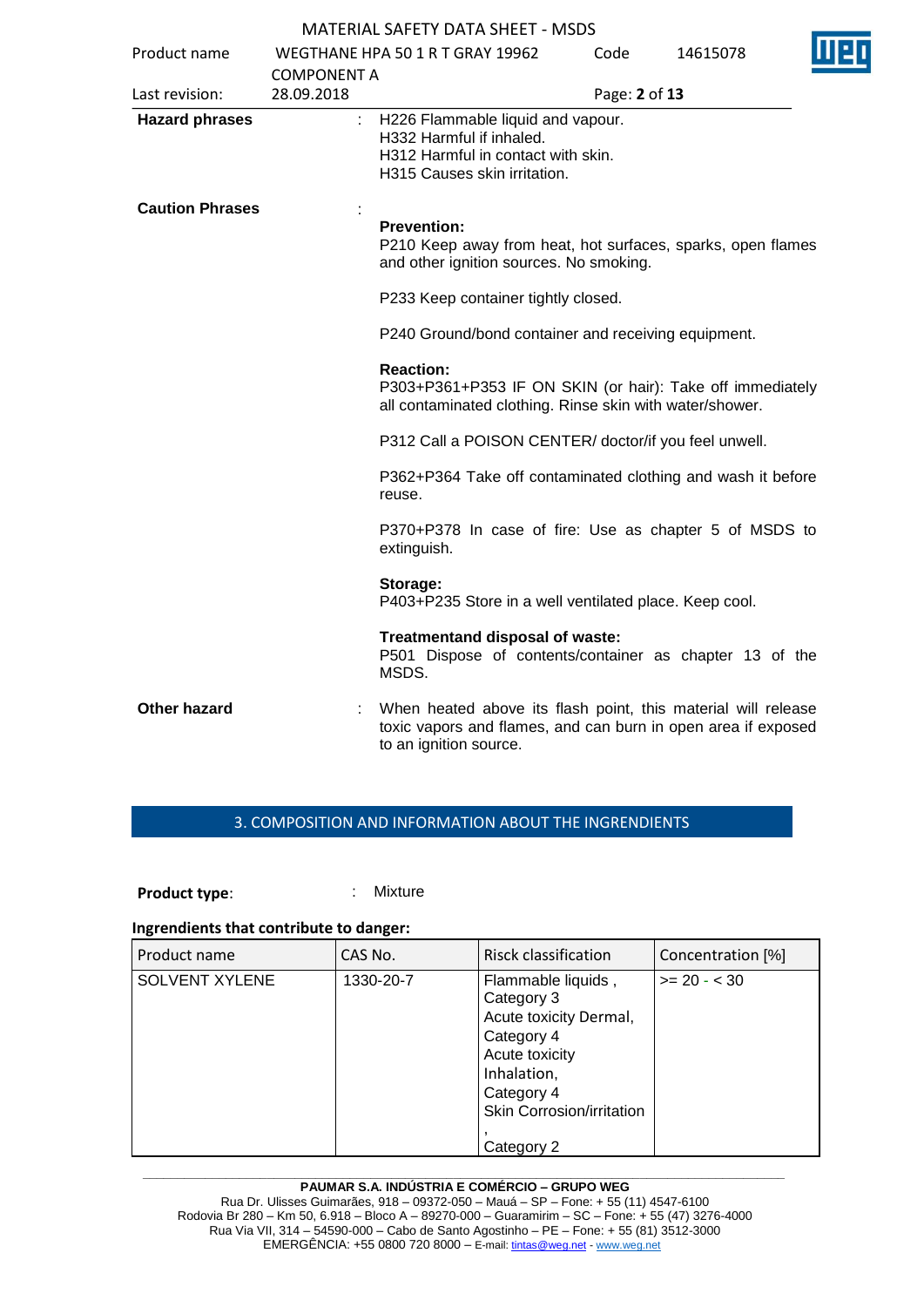Product name WEGTHANE HPA 50 1 R T GRAY 19962 COMPONENT A Code 14615078 Last revision: 28.09.2018 Page: **3** of **13**

## 4. FIRST AID MEASURES

**Inhalation** : Take the victim to fresh air, keeping them rested and warm. If breathing is irregular or has stopped, apply artificial respiration. Do not give anything orally. Seek medical assistance immediately, bringing the product label whenever possible. **Contact with the skin** : Remove the product with vegetal oil (cooking oil) and then wash the skin thoroughly with plenty of water. Do not use solvents or thinners. Seek medical attention in case of any irritation or other symptoms. **Contact with the eyes** : Remove contact lenses, if wearing any. Flush the eyes with running water for at least 15 minutes, holding the eyelids apart. Seek medical assistance immediately, bringing the product label with you. **Ingestion investion** : Do not provoke vomiting. Consult with a doctor immediately. **Most important symptoms and effects, both acute and delayed** : Headaches, dizziness, fatigue and in extreme cases, loss of consciousness.

**Notes for the doctor** : Treat symptomatically. Do not induce vomiting because of risk of aspiration of gastric contents into the lungs. Gastric lavage is recommended when the patient ingests large quantities, more than 5ml of the substance in its pure form. The toxic potential of the quantity consumed must be evaluated in relation to the risk of aspiration during gastric lavage. Activated coal in solution could be useful. However, in some cases the coal induces vomiting.

## 5. FIRE-FIGHTING MEASURES

| <b>Suitable extinguishing</b><br>methods                            | $\therefore$ Water in mist form<br>Carbon dioxide (CO2)<br>Foam alcohol resistent<br>Dry chemical powder                                                                                                                                                                                                                                                                                                                                |
|---------------------------------------------------------------------|-----------------------------------------------------------------------------------------------------------------------------------------------------------------------------------------------------------------------------------------------------------------------------------------------------------------------------------------------------------------------------------------------------------------------------------------|
| <b>Extinguishing methods not</b> : Direct water jet.<br>recommended |                                                                                                                                                                                                                                                                                                                                                                                                                                         |
| <b>Specific dangers</b>                                             | : Flammable liquid and vapour. Dangerous when exposed to<br>heat or ignition source. Exposed packaging to the fire may<br>rupture due to the increased pressure with risk of a<br>subsequent explosion. The vapours are havier than the air<br>and spread close to the ground and it can move to the ignition<br>source and provoke fire or backspace of the flames. Avoid the<br>accumulation of vapours in depressions on the ground, |

**PAUMAR S.A. INDÚSTRIA E COMÉRCIO – GRUPO WEG** Rua Dr. Ulisses Guimarães, 918 – 09372-050 – Mauá – SP – Fone: + 55 (11) 4547-6100 Rodovia Br 280 – Km 50, 6.918 – Bloco A – 89270-000 – Guaramirim – SC – Fone: + 55 (47) 3276-4000 Rua Via VII, 314 – 54590-000 – Cabo de Santo Agostinho – PE – Fone: + 55 (81) 3512-3000 EMERGÊNCIA: +55 0800 720 8000 – E-mail[: tintas@weg.net](mailto:tintas@weg.net) - [www.weg.net](http://www.weg.net/)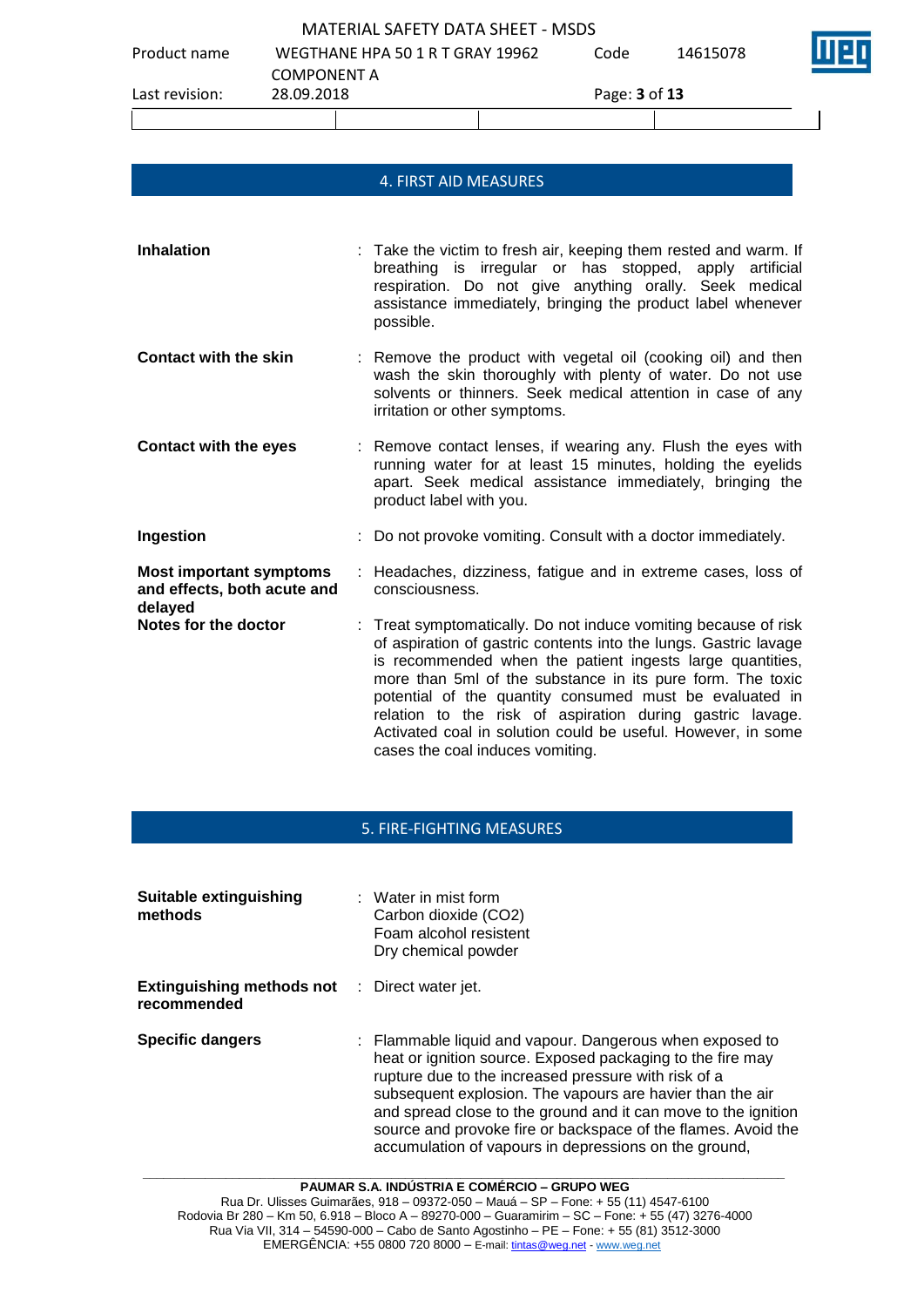| Product name                                      | <b>COMPONENT A</b>                                                                                                                                                                                                                                                               | WEGTHANE HPA 50 1 R T GRAY 19962                                                                                                                                                                                                                                                                                                                                                                                                                                                       | Code          | 14615078 |  |
|---------------------------------------------------|----------------------------------------------------------------------------------------------------------------------------------------------------------------------------------------------------------------------------------------------------------------------------------|----------------------------------------------------------------------------------------------------------------------------------------------------------------------------------------------------------------------------------------------------------------------------------------------------------------------------------------------------------------------------------------------------------------------------------------------------------------------------------------|---------------|----------|--|
| Last revision:                                    | 28.09.2018                                                                                                                                                                                                                                                                       |                                                                                                                                                                                                                                                                                                                                                                                                                                                                                        | Page: 4 of 13 |          |  |
|                                                   | manholes, basement etc. The vapours and/or the particles<br>finely divided (spray) may form explosive mixtures with the air.<br>In case of burning of the product, it forms carbon and nitrogen<br>compounds. The inhalation of these subproducts may cause<br>damage to health. |                                                                                                                                                                                                                                                                                                                                                                                                                                                                                        |               |          |  |
| Protective measures of the<br>fire fighting team. |                                                                                                                                                                                                                                                                                  | : The personnel involved in firefighting should wear self<br>contained breathing apparatus with positive pressure and full<br>protection clothes.                                                                                                                                                                                                                                                                                                                                      |               |          |  |
| <b>Specific methods</b>                           |                                                                                                                                                                                                                                                                                  | : Evacuate and isolate the area. Approach from fire with wind at<br>your back. Fight the fire to a secure distance. Remove the<br>packaging of the product from the fire area if this can be made<br>with safety. Chill sideways with water in form of fog all the<br>closed packaging near the fire. Avoid that the resulting water<br>from fire fighting reaches drains or waterways. Use dikes to<br>contain this water and eliminate it according to environmental<br>regulations. |               |          |  |

# 6. SPILL / LEAK CONTROL PROCEDURES

#### **Personal precautions, protective equipment and emergency procedures**

| For the emergency service<br>staff                      | : If specialized clothing is needed to combat the leak/spillage,<br>Section 8 should be consulted. All precautions described in<br>the following section must be followed.                                                                                                                                                                                                                                                                                                                                                                                                                                                                                                                                                                                                          |
|---------------------------------------------------------|-------------------------------------------------------------------------------------------------------------------------------------------------------------------------------------------------------------------------------------------------------------------------------------------------------------------------------------------------------------------------------------------------------------------------------------------------------------------------------------------------------------------------------------------------------------------------------------------------------------------------------------------------------------------------------------------------------------------------------------------------------------------------------------|
| For staff who are not part<br>of the emergency services | No action should be taken that may generate danger to<br>people without adequate training and<br>qualifications. Understand the dangers of leaked/spilled<br>products. Use appropriate personal protective equipment -<br>see section 8. Evacuate surrounding areas. Isolate area and<br>keep onlookers away. Do not touch or walk through spilled<br>material. Eliminate all sources of ignition. Avoid breathing<br>vapor or mist. Provide adequate ventilation if possible. Wear<br>appropriate respiratory mask when ventilation is inadequate. In<br>accordance with characteristics of the location and/or area<br>and in relation to the amount of spilled/leaked product,<br>additional emergency measures may be taken under the<br>supervision of a trained professional. |
| <b>Environmental precautions</b><br>÷.                  | Prevent the product or the water used in the service reaches<br>waterways,<br>channels, drains, or galleries. In case of significant spill, retain<br>spi<br>lled liquid with inert material such as sand or earth. In<br>approprieate,<br>use absorbent materials such as sawdust, rags, vermiculites,<br>etc.                                                                                                                                                                                                                                                                                                                                                                                                                                                                     |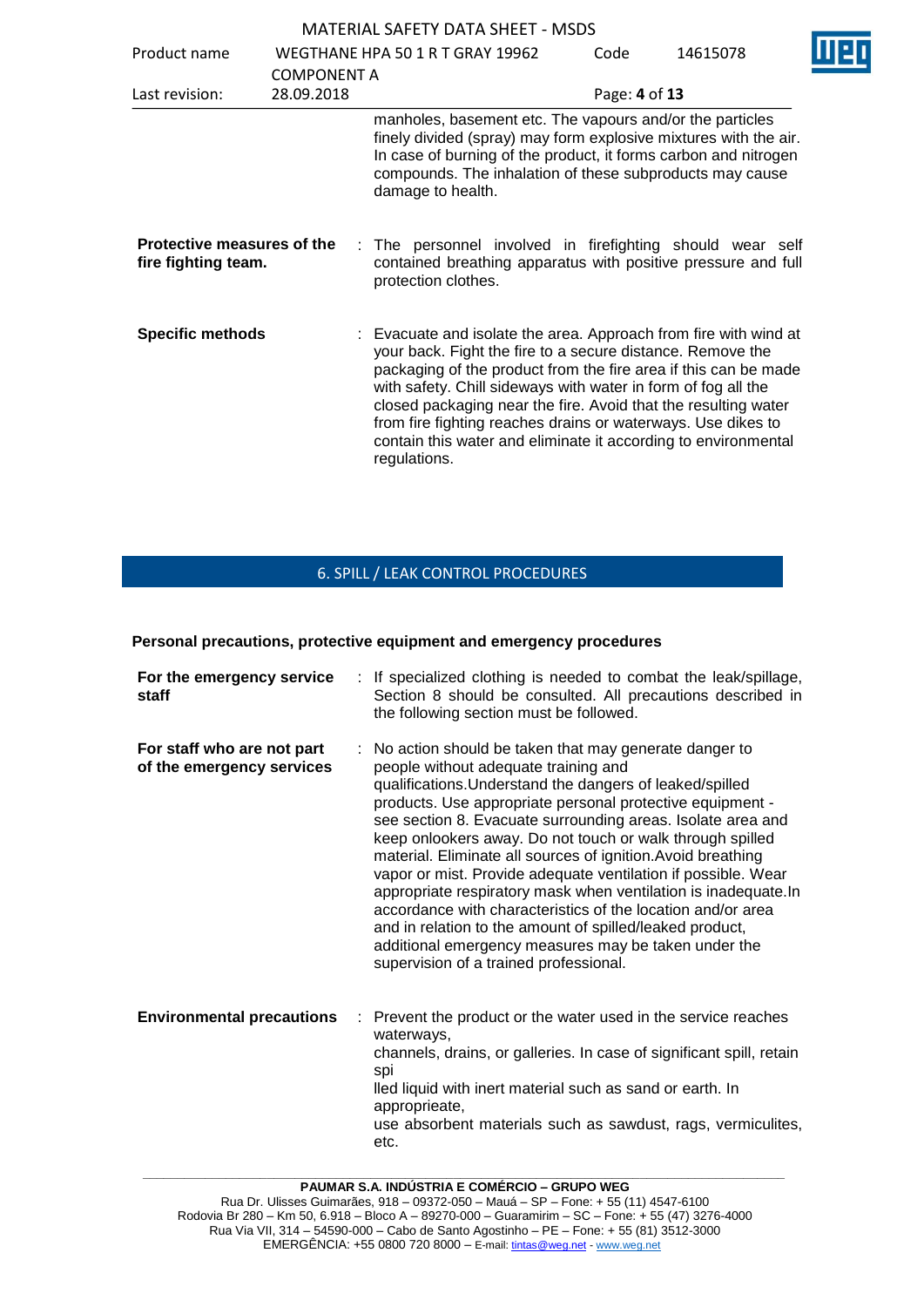| Last revision: | 28.09.2018                        | Page: 5 of 13 |          |     |
|----------------|-----------------------------------|---------------|----------|-----|
|                | <b>COMPONENT A</b>                |               |          |     |
| Product name   | WEGTHANE HPA 50 1 R T GRAY 19962  | Code          | 14615078 | ine |
|                | MATERIAL SAFETY DATA SHEET - MSDS |               |          |     |

#### **Methods and materials for containment and cleaning**

| Large spills / leaks | : Understand<br>products. Approaching the site with the wind from behind. Stop<br>leak if this can be done safely. Prevent from entering holes /<br>depressions in the floor. If this happens to provide ventilation.<br>Confine the spill in a dike away from the leak point for later<br>disposal. Remove local packaging from the spills site. Use anti<br>sparkling tools and explosion-proof equipment to collect the<br>product. All equipment used when handling the product must<br>be electrically grounded. Soak up with an inert dry material<br>later disposal - see chapter 13. | the | dangers | of | leaked/spilled<br>(sand, vermiculite) placing the same in a suitable container for |
|----------------------|----------------------------------------------------------------------------------------------------------------------------------------------------------------------------------------------------------------------------------------------------------------------------------------------------------------------------------------------------------------------------------------------------------------------------------------------------------------------------------------------------------------------------------------------------------------------------------------------|-----|---------|----|------------------------------------------------------------------------------------|
| Small enille / laake | Stop the look if this can be deno safely Cover up spillage in a                                                                                                                                                                                                                                                                                                                                                                                                                                                                                                                              |     |         |    |                                                                                    |

**Small spills / leaks** : Stop the leak if this can be done safely.Cover up spillage in a tarp to prevent the spread by wind or rain. Use antifaiscantes tools and explosion-proof equipment properly grounded to collect the product. Place the material collected in dry, clean and properly identified containers. Cap the container loosened so removing them from the spill site. Avoid formation of dust. Remove the packaging from the spill site. If there is product disposal need refer to chapter 13

> Contain and collect the material of the leak with absorbent materials and non-combustible, such as sand, earth, vermiculite, calcined diatomite, etc. in a waste container in accordance with local regulations.

## 7. HANDLING AND STORAGE

#### **Precautions for safe handling**

| Instructions for safe<br>treatment      | : Use individual protective equipment. Emergency showers and<br>eye wash basins must be installed in locations of use and<br>storage.                                                                                                                                                                                                                                                                                                                                                                                                                                                                                                                                                                                                                                                                                                                                                                                                                                                                                        |
|-----------------------------------------|------------------------------------------------------------------------------------------------------------------------------------------------------------------------------------------------------------------------------------------------------------------------------------------------------------------------------------------------------------------------------------------------------------------------------------------------------------------------------------------------------------------------------------------------------------------------------------------------------------------------------------------------------------------------------------------------------------------------------------------------------------------------------------------------------------------------------------------------------------------------------------------------------------------------------------------------------------------------------------------------------------------------------|
| <b>Precautions for safe</b><br>handling | : Use appropriate personal protective equipment - see section<br>8; The product handling should occur in places with good<br>natural ventilation or with the presence of local exhaust<br>ventilation; The electrical installations must comply with the<br>International Electrical Commission Standards (IEC), ABNT<br>Standards (Brazilian Association of Technical Standards),<br>taking into account the results of the classification area study<br>for the local and/or product instalation.<br>Use anti-sparking tools when handling the product; In transfer<br>operations, metal containers must be used and all containers<br>must be properly grounded to avoid sparkling by the<br>accumulation of static energy; Handle and use away from hot<br>surfaces, sparks, open flames, and other sources of ignition.<br>Do not smoke; Do not ingest. Avoid inhalation of vapors or<br>smoke as well as avoid contact with eyes, skin and clothing;<br>Eating and drinking should be prohibited in the area where the |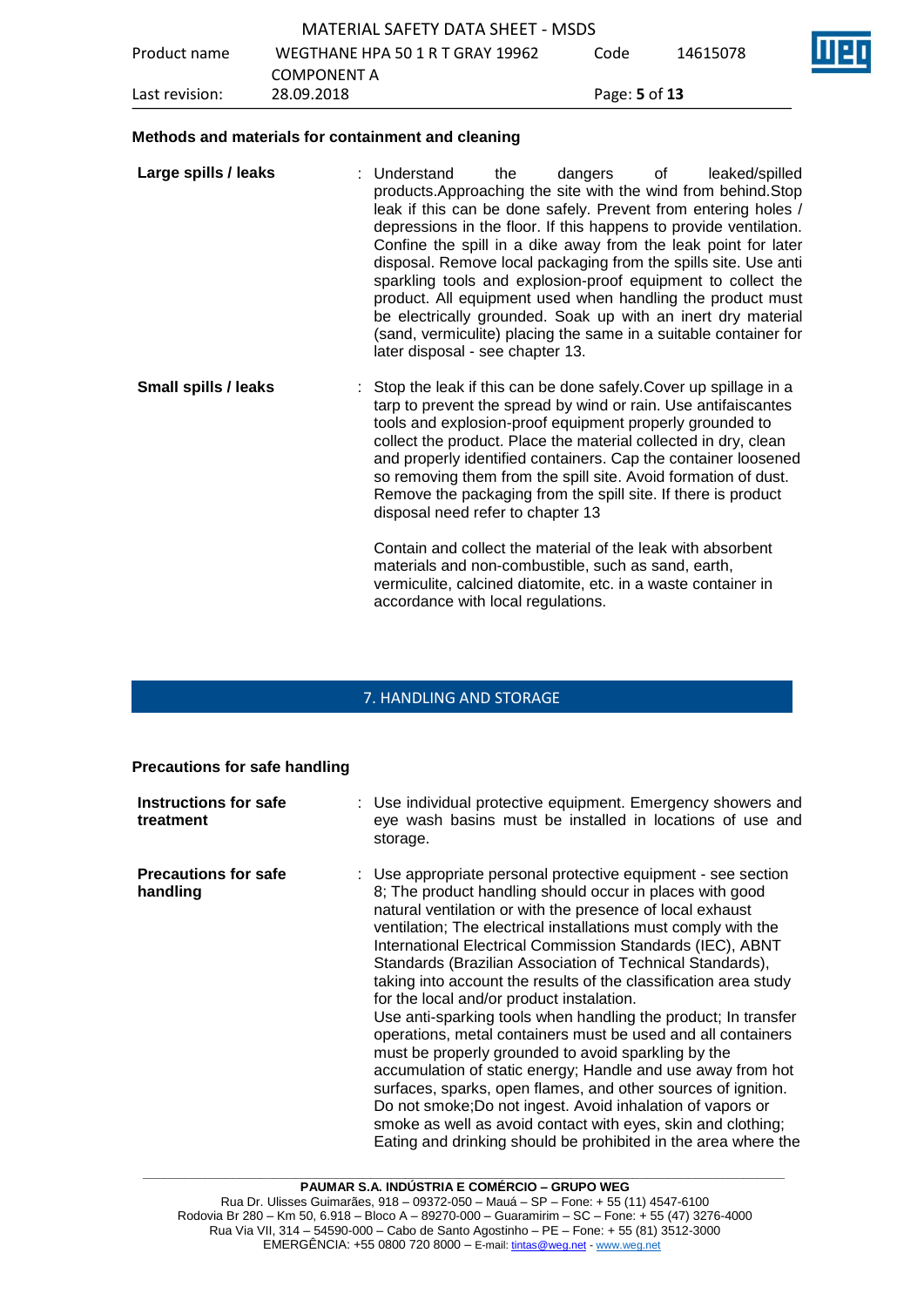|                                           |                                  | MATENIAL SAFETT DATA SHEET - MSDS                                                                                                                                                                                                                                                                                                                                                                                                                                                                                                                                                                |               |          |
|-------------------------------------------|----------------------------------|--------------------------------------------------------------------------------------------------------------------------------------------------------------------------------------------------------------------------------------------------------------------------------------------------------------------------------------------------------------------------------------------------------------------------------------------------------------------------------------------------------------------------------------------------------------------------------------------------|---------------|----------|
| Product name                              |                                  | WEGTHANE HPA 50 1 R T GRAY 19962                                                                                                                                                                                                                                                                                                                                                                                                                                                                                                                                                                 | Code          | 14615078 |
| Last revision:                            | <b>COMPONENT A</b><br>28.09.2018 |                                                                                                                                                                                                                                                                                                                                                                                                                                                                                                                                                                                                  | Page: 6 of 13 |          |
|                                           |                                  | material is handled, stored and processed. Workers should<br>wash their hands before eating, drinking and smoking.<br>Remove contaminated clothing and protective equipment<br>before entering food areas; After use keep the product in its<br>original packaging, sealed; Empty containers may be<br>hazardous and should be disposed of properly. Do not reuse<br>the packaging; Emergency showers and eye washer should be<br>installed in the use and storage places.<br>Do not handle the product until you have read and understood<br>all safety precautions contained in this document. |               |          |
| <b>Fire protection</b>                    |                                  | Only use in well-ventilated locations, to prevent accumulation<br>of vapors in explosive concentrations. All conductive elements<br>of the system, in contact with the product, must be electrically<br>grounded Keep away from heat and sources of ignition. Tools<br>that do not produce sparks should be used. Do not smoke.                                                                                                                                                                                                                                                                  |               |          |
| <b>Storage conditions</b>                 |                                  |                                                                                                                                                                                                                                                                                                                                                                                                                                                                                                                                                                                                  |               |          |
| Substances to be avoid                    |                                  | : Keep away from oxidising agents, strong acid solutions and<br>strong alkaline solutions.                                                                                                                                                                                                                                                                                                                                                                                                                                                                                                       |               |          |
| <b>Storage conditions</b>                 |                                  | The electrical installation must comply with NEC(National<br>Electrical Code) or IEC (International Electrical Commission)<br>standards and/or those of the ABNT (Brazilian Association of<br>Technical Standards). The floor of the storage area must be<br>impermeable, non-combustible and must have ditches that<br>allow run off into the containment reservoir. Storage tanks<br>must be surrounded by embankments and have drains in case<br>of leakage.                                                                                                                                  |               |          |
| Appropriate storage<br>conditions         |                                  | Store the material in covered, dry, well ventilated and<br>identified areasKeep out of direct sunlight. Store in a closed<br>container.                                                                                                                                                                                                                                                                                                                                                                                                                                                          |               |          |
| Inappropriate storage<br>conditions       |                                  | Exposed to elevated temperatures, sun and rain. Close to<br>oxidizing agents. Close to food. Close to sources of heat and<br>ignition.                                                                                                                                                                                                                                                                                                                                                                                                                                                           |               |          |
| <b>Materials to avoid</b>                 |                                  | Do not store with explosive materials, flammableand/or toxic<br>gases, oxidizing, corrosive substances, or materials that may<br>generate spontaneous combustion.                                                                                                                                                                                                                                                                                                                                                                                                                                |               |          |
| Secure packaging materials                |                                  |                                                                                                                                                                                                                                                                                                                                                                                                                                                                                                                                                                                                  |               |          |
| <b>Recommended packaging</b><br>materials |                                  | Amber type glass.<br>Metal packaging                                                                                                                                                                                                                                                                                                                                                                                                                                                                                                                                                             |               |          |
| Packaging materials to be<br>avoided      |                                  | : Certain plastic materials                                                                                                                                                                                                                                                                                                                                                                                                                                                                                                                                                                      |               |          |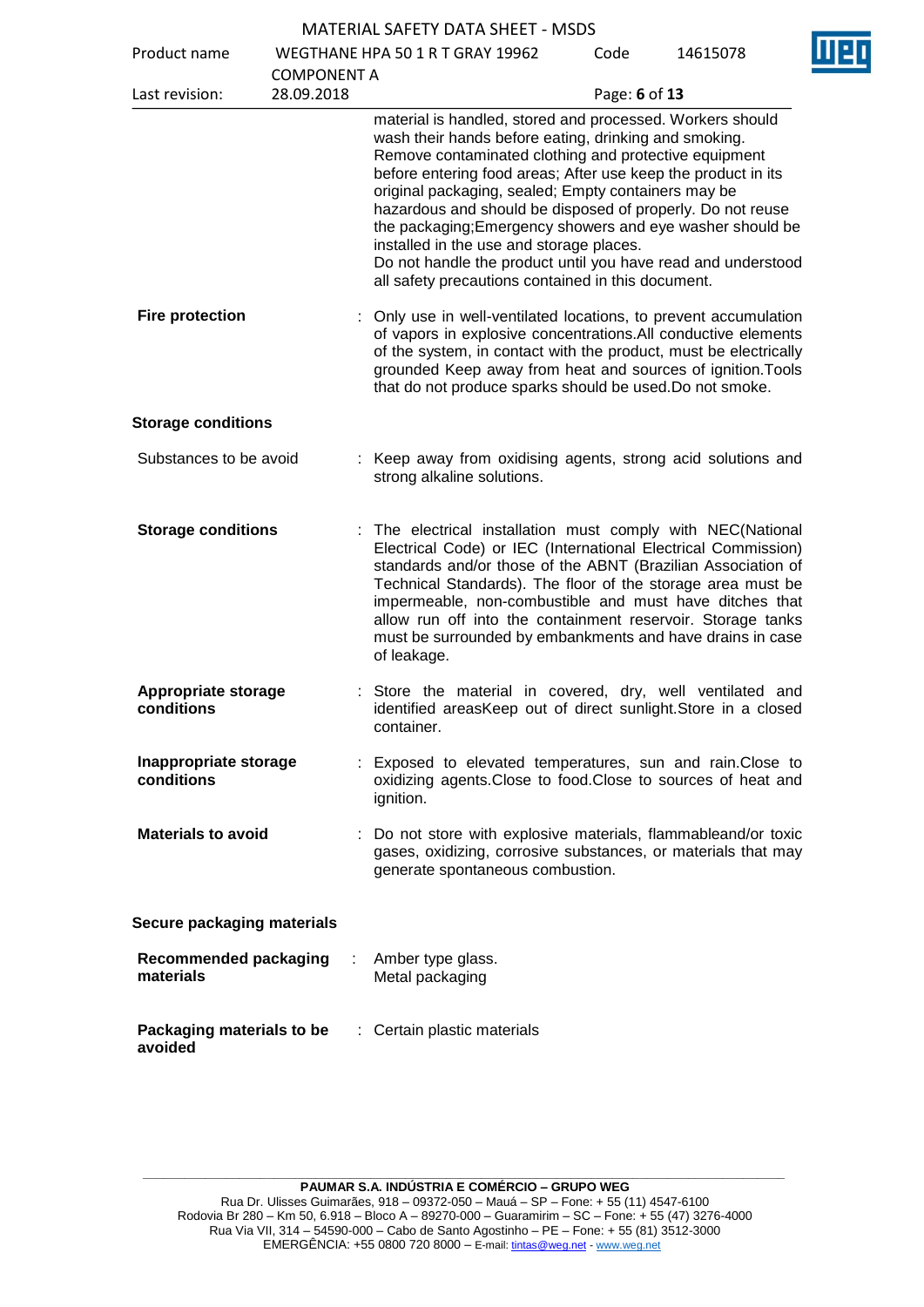| 8. EXPOSURE CONTROL - PERSONAL PROTECTION |                                  |                             |          |  |  |
|-------------------------------------------|----------------------------------|-----------------------------|----------|--|--|
| Last revision:                            | 28.09.2018                       | Page: <b>7</b> of <b>13</b> |          |  |  |
|                                           | <b>COMPONENT A</b>               |                             |          |  |  |
| Product name                              | WEGTHANE HPA 50 1 R T GRAY 19962 | Code                        | 14615078 |  |  |
| MATERIAL SAFETY DATA SHEET - MSDS         |                                  |                             |          |  |  |

The information in this chapter contain general guidelines. Chapter 1 should be consulted for any information on the recommended use of this product in different scenarios of exposure.

**Engineering control measures** : Preferably use the product in adequate application cabin. In case it is not possible, provide exhaustion/ventilation enough to keep the concentration of the agents indicated in this section under the limits of tolerance (L.T.), otherwise, use adequate respiratory protection equipment. The engineering controls should keep the concentrations of gas/vapour under the limit of LEL - Lower Explosive Limit (see section 9). Use equipment explosion proof.

## **Control parameters**

## **Occupational Exposure Limits**

| <b>Name</b>      | <b>CAS No.</b> | TLV/TWA                                                                      | <b>TLV/STEL</b>                 | <b>TLV/TETO</b> | Source    |
|------------------|----------------|------------------------------------------------------------------------------|---------------------------------|-----------------|-----------|
| I SOLVENT XYLENE | 1330-20-7      | <b>78 ppm340</b><br>$\mid$ mg/m <sup>3</sup> 100<br>ppm434 mg/m <sup>3</sup> | 150 ppm651<br>ma/m <sup>3</sup> |                 | NR15ACGIH |

\*PPM - parts of vapour or gas per million of parts of contaminated air

\*\*MG/m<sup>3</sup> - miligrams per cubic meter of air.

### **Personal protective equipment required**

| <b>Respiratory protection</b>   | In case of the concentrations are above the indicated<br>tolerance limits, the use of appropriated mask is<br>necessary for this goal (half-face mask or full face mask<br>with filter to organic vapors and acid gases). |
|---------------------------------|---------------------------------------------------------------------------------------------------------------------------------------------------------------------------------------------------------------------------|
| Eye protection                  | Use hermetic goggles to protect against liquid splashes.                                                                                                                                                                  |
| <b>Body and skin protection</b> | : It is recommended the use of apron barber type to<br>protecting upper limbs, trunk and lower limbs in case of<br>splash. In case of risk of static electricity generation the                                           |

# 9. PHYSICAL AND CHEMICAL PROPERTIES

cloth should be antistatic, includin the apron.

| Form                   | $:$ Liquid          |
|------------------------|---------------------|
| <b>State of matter</b> | $\therefore$ Liquid |
| Color                  | : Grav              |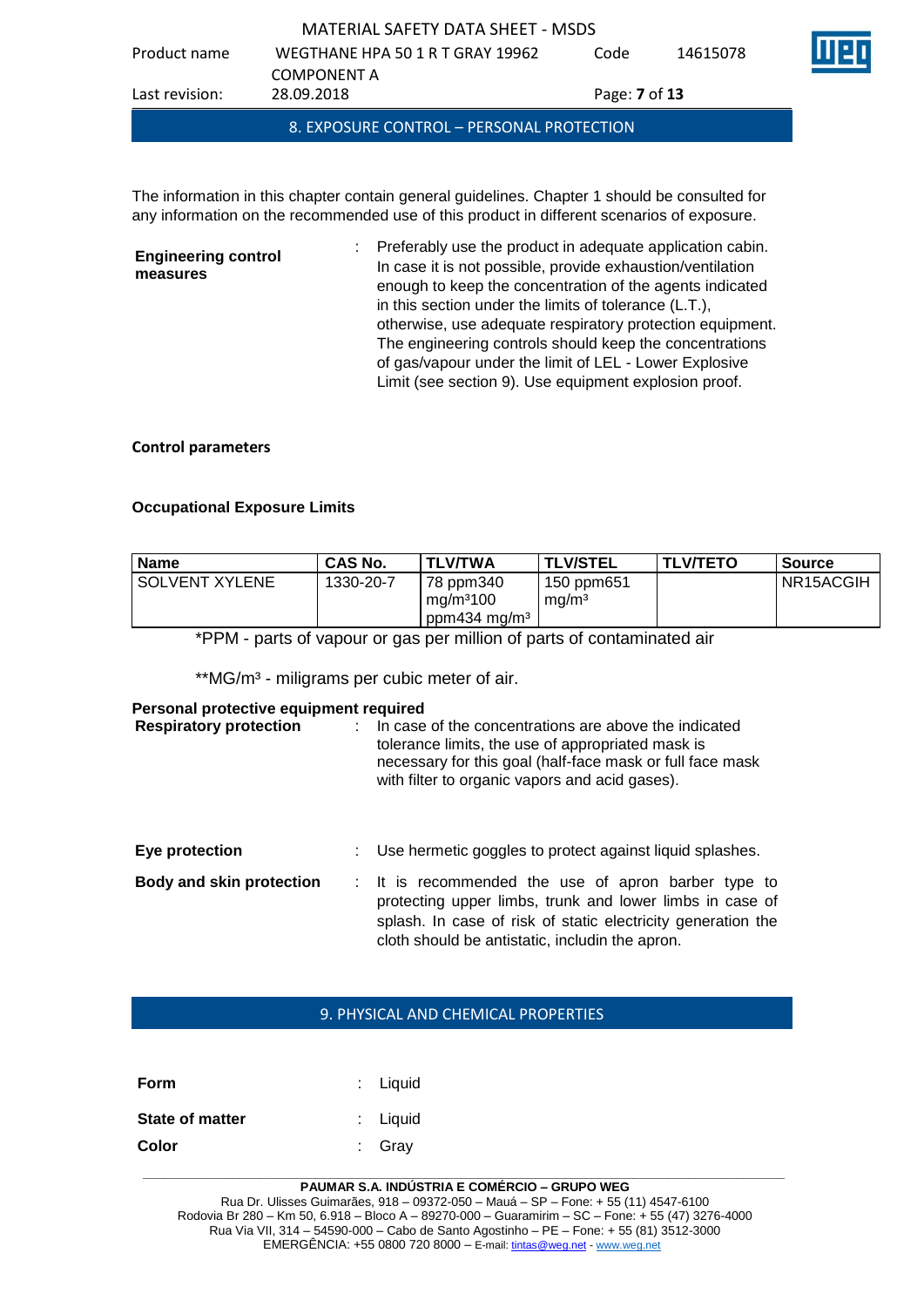| Product name                             |                                  | WEGTHANE HPA 50 1 R T GRAY 19962 | Code          | 14615078 |  |
|------------------------------------------|----------------------------------|----------------------------------|---------------|----------|--|
| Last revision:                           | <b>COMPONENT A</b><br>28.09.2018 |                                  | Page: 8 of 13 |          |  |
| Odour                                    | ÷                                | <b>Distinctive</b>               |               |          |  |
| <b>Odour limit</b>                       |                                  | Not applicable                   |               |          |  |
| pH                                       |                                  | Not applicable                   |               |          |  |
| <b>Melting point</b>                     |                                  | Data not available.              |               |          |  |
| <b>Boiling point</b>                     |                                  | Data not available.              |               |          |  |
| Flash Point (Open cup)                   | ÷                                | 28 °C                            |               |          |  |
| <b>Evaporation rate</b>                  |                                  | Data not available.              |               |          |  |
| <b>Inflammation point</b>                |                                  | Method: Data not available.      |               |          |  |
| <b>Upper explosive limit</b>             |                                  | Data not available.              |               |          |  |
| Lower explosive limit                    |                                  | Data not available.              |               |          |  |
| Vapor pressure                           |                                  | Data not available.              |               |          |  |
| <b>Density</b>                           |                                  | $1,25 - 1,35$ g/cm <sup>3</sup>  |               |          |  |
| Solubility(ies)                          |                                  | Water-insoluble                  |               |          |  |
| N-octano /water partition<br>coefficient |                                  | Data not available.              |               |          |  |
| <b>Auto flammability</b>                 |                                  | Data not available.              |               |          |  |
| Cinematic viscosity (25°C)               | $\mathbb{Z}^{\times}$            | 95 - 105 UK                      |               |          |  |
| Vapor density                            |                                  | Data not available.              |               |          |  |
| <b>Decomposition temperature</b>         |                                  |                                  |               |          |  |

# 10. STABILITY AND REACTIVITY

| <b>Reactivity</b>                              |               | : Presents no reactivity at room temperature and under normal<br>conditions of use.                                                                         |
|------------------------------------------------|---------------|-------------------------------------------------------------------------------------------------------------------------------------------------------------|
| <b>Chemical stability</b>                      |               | Stable at room temperature and under normal conditions of<br>use. Unstable at temperatures above the flash point.                                           |
| <b>Possibility of dangerous</b><br>reactions   |               | : Presents no reactivity at room temperature and under normal<br>conditions of use.<br>None when the product is stored, applied and processed<br>correctly. |
| Need to add additives and<br><i>inhibitors</i> | $\mathcal{L}$ | Not necessary.                                                                                                                                              |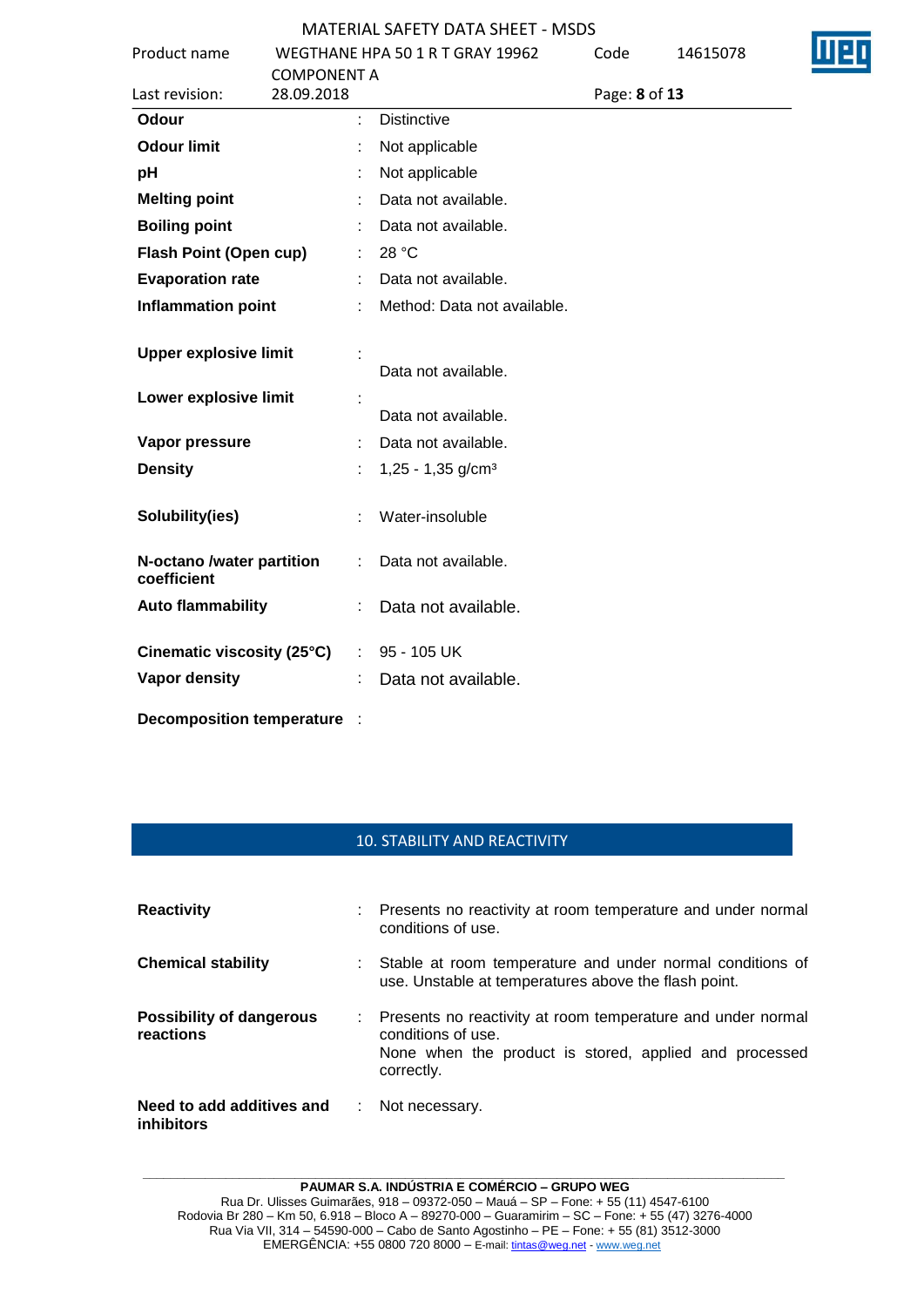| Product name                           |                                  |    | WEGTHANE HPA 50 1 R T GRAY 19962                                                                                                                                                                          |               | 14615078 |  |
|----------------------------------------|----------------------------------|----|-----------------------------------------------------------------------------------------------------------------------------------------------------------------------------------------------------------|---------------|----------|--|
| Last revision:                         | <b>COMPONENT A</b><br>28.09.2018 |    |                                                                                                                                                                                                           | Page: 9 of 13 |          |  |
| <b>Conditions to avoid</b>             |                                  |    | : Extreme heat and open flame.                                                                                                                                                                            |               |          |  |
| Incompatible materials                 |                                  | ÷. | Do not store with explosive materials, flammableand/or toxic<br>gases, oxidizing, corrosive substances, or materials that may<br>generate spontaneous combustion.<br>Plastic materials soluble in Xylene. |               |          |  |
| Dangerous products of<br>decomposition |                                  | ÷. | Produces noxious gases such as carbon monoxide (CO),<br>carbon dioxide (CO2) and nitrogen oxides (NOx).                                                                                                   |               |          |  |

# 11. TOXICOLOGICAL INFORMATION

#### **Components SOLVENT XYLENE**

| Acute toxicity by oral<br>use                                 |    | : Test species<br>DL50<br>Observations                                  | Rat<br>4.300 mg/kg                             |
|---------------------------------------------------------------|----|-------------------------------------------------------------------------|------------------------------------------------|
| Acute toxicity by<br>inhalation                               |    | : Test species<br><b>DL50</b><br>Observations                           | Rat<br>21,7 mg/l4 h                            |
| <b>Acute toxicity by</b><br>cutaneous use                     |    | : Test species<br><b>DL50</b><br><b>Observations</b>                    | Rabbit<br>> 1.700 mg/kg<br>Data not available. |
| <b>Acute toxicity (other</b><br>methods of<br>administration) |    | : Test species<br><b>DL50</b><br><b>LC50</b><br>Non-standard unit value | Data not available.                            |
| <b>Corrosion/irritation of</b><br>skin                        | t. | Category 2                                                              |                                                |
| Serious eye damage/eye<br>irritation                          | ÷. | Data not available.                                                     |                                                |
| <b>Respiratory or dermal</b><br>sensitivity                   |    | Category 1                                                              |                                                |
| <b>Mutageneses</b>                                            |    | Data not available.                                                     |                                                |
| Carcinogenicity                                               |    | Data not available.                                                     |                                                |
| <b>Toxic effects for</b><br>reproduction                      |    | Category 1C                                                             |                                                |
| Specific target organ<br>toxicity (STOT) - single<br>exposure |    | Data not available.                                                     |                                                |
| Specific target organ<br>toxicity (STOT) - repeat<br>exposure |    | Data not available.                                                     |                                                |
| Aspiration hazard                                             |    | Data not available.                                                     |                                                |

**\_\_\_\_\_\_\_\_\_\_\_\_\_\_\_\_\_\_\_\_\_\_\_\_\_\_\_\_\_\_\_\_\_\_\_\_\_\_\_\_\_\_\_\_\_\_\_\_\_\_\_\_\_\_\_\_\_\_\_\_\_\_\_\_\_\_\_\_\_\_\_\_\_\_\_\_\_\_\_\_\_\_\_\_\_\_\_\_\_\_\_\_\_ PAUMAR S.A. INDÚSTRIA E COMÉRCIO – GRUPO WEG**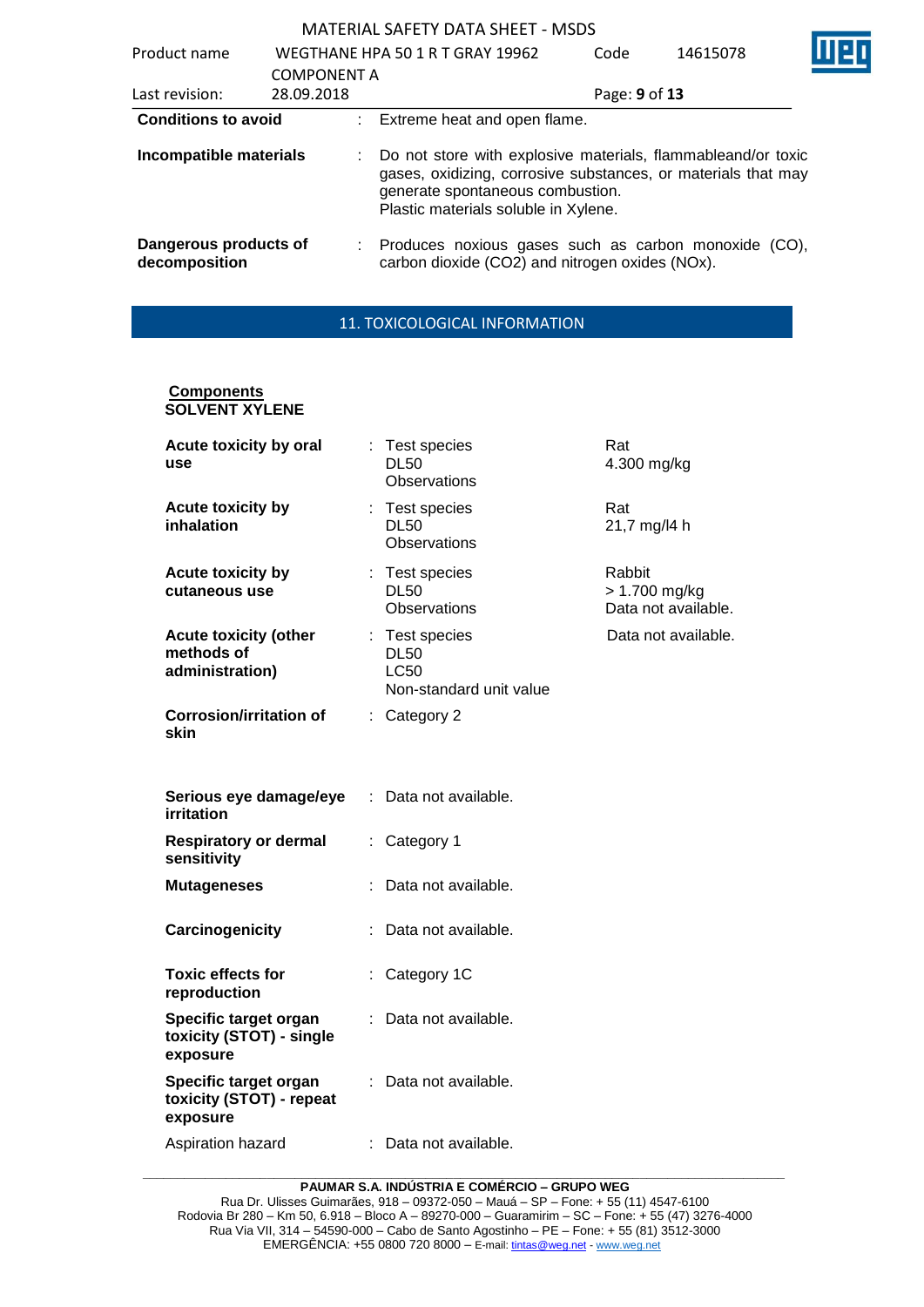Not classified in terms of toxicity based on the data available.

# 12. ECOLOGICAL INFORMATION

| <b>Stability in soil</b>                   |    | : The product easily infiltrates into the soil                                            |
|--------------------------------------------|----|-------------------------------------------------------------------------------------------|
| <b>Other toxicological</b><br>observations | t. | Data not available.                                                                       |
| <b>Ecotoxicity</b>                         |    | : Contaminates the ground water.<br>Detrimental to the fauna<br>Detrimental to the flora. |

#### 13. DIOSPOSAL AND TREATMENT CONSIDERATIONS

#### **Recommended methods for final disposal**

| <b>Product</b> | : Class I Waste - Dispose of in industrial landfill or a facility<br>authorized for recycling in accordance with federal, stateor<br>local regulations                                                                          |
|----------------|---------------------------------------------------------------------------------------------------------------------------------------------------------------------------------------------------------------------------------|
| Waste          | : Class I Waste - Dispose of in industrial landfill or a facility<br>authorized for recycling in accordance with federal, stateor<br>local regulations                                                                          |
| Used packaging | Clean packaging should be sent for recycling. Packaging with<br>class I waste should be disposed of in industrial landfill or a<br>facility authorized for recycling in accordance with federal,<br>state or local regulations. |

#### 14. TRANSPORTATION INFORMATION

| fLand                |                                                                                                                                 |
|----------------------|---------------------------------------------------------------------------------------------------------------------------------|
| ONU                  | : 1263                                                                                                                          |
| <b>Class of risk</b> | : 3                                                                                                                             |
| <b>Risk number</b>   | $\therefore$ 30                                                                                                                 |
| Packaging group      | : III                                                                                                                           |
| <b>Name</b>          | Paint (including coats, lacquers, enamels, colorant, gum-<br>lacquers, varnishes, polishes, liquid fillers and liquid lacquers) |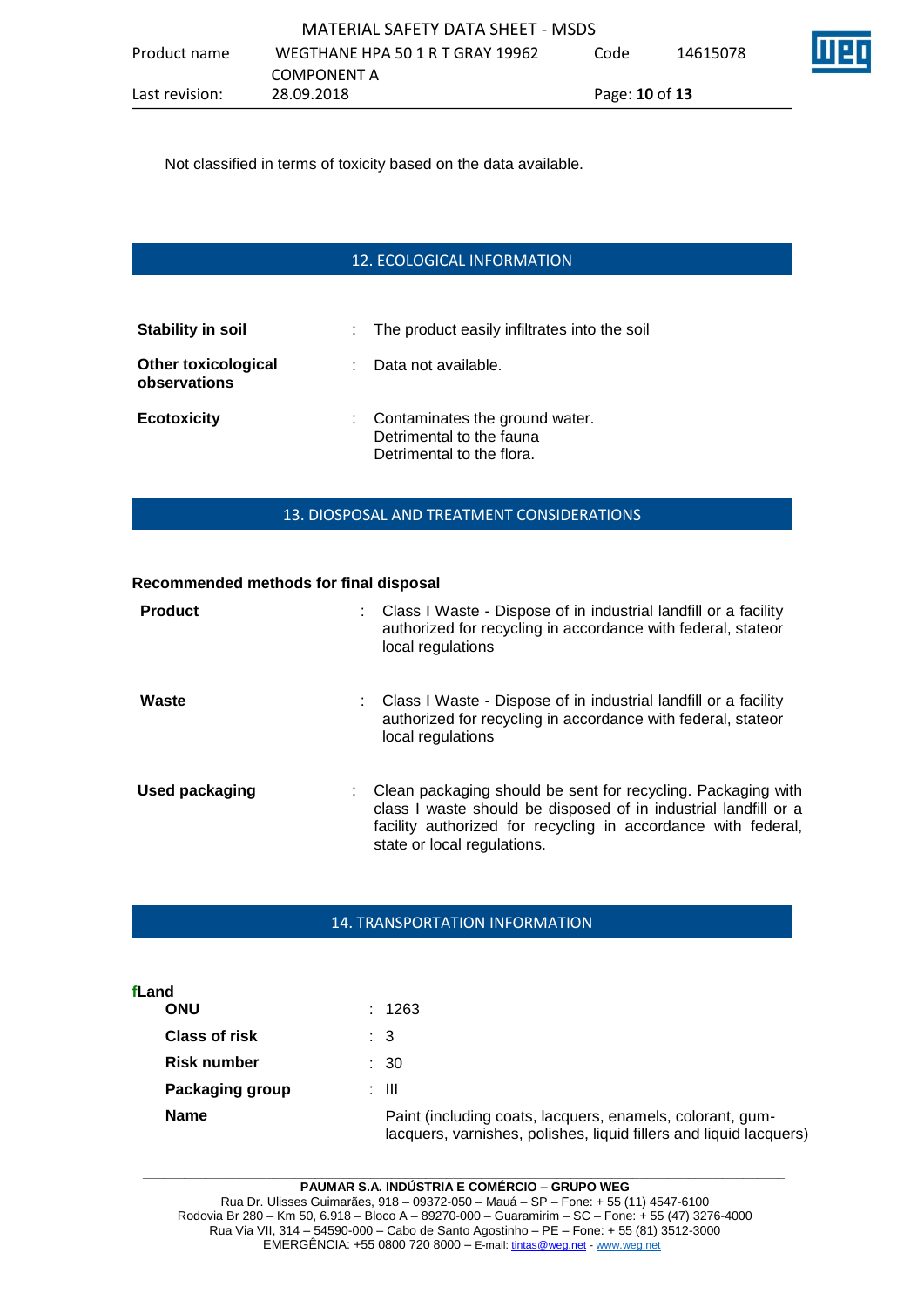|                                                                    |                                  |  |                | MATERIAL SAFETY DATA SHEFT - MSDS |      |                                                                                                                                 |  |
|--------------------------------------------------------------------|----------------------------------|--|----------------|-----------------------------------|------|---------------------------------------------------------------------------------------------------------------------------------|--|
| Product name<br><b>COMPONENT A</b><br>28.09.2018<br>Last revision: |                                  |  |                | WEGTHANE HPA 50 1 R T GRAY 19962  | Code | 14615078                                                                                                                        |  |
|                                                                    |                                  |  |                |                                   |      | Page: 11 of 13                                                                                                                  |  |
|                                                                    | <b>Shipping</b><br><b>ONU</b>    |  | : 1263         |                                   |      |                                                                                                                                 |  |
|                                                                    | <b>Class of risk</b>             |  | $\therefore$ 3 |                                   |      |                                                                                                                                 |  |
|                                                                    | Packaging group                  |  | : III          |                                   |      |                                                                                                                                 |  |
|                                                                    | <b>EmS</b>                       |  | F-E            |                                   |      |                                                                                                                                 |  |
|                                                                    | <b>MFAG</b>                      |  | 310            |                                   |      |                                                                                                                                 |  |
|                                                                    | Appropriate name for<br>dispatch |  |                |                                   |      | Paint (including coats, lacquers, enamels, colorant, gum-<br>lacquers, varnishes, polishes, liquid fillers and liquid lacquers) |  |
|                                                                    | Air transport<br><b>ONU</b>      |  | : 1263         |                                   |      |                                                                                                                                 |  |
|                                                                    | <b>Class of risk</b>             |  | $\therefore$ 3 |                                   |      |                                                                                                                                 |  |
|                                                                    | Packaging group                  |  | : III          |                                   |      |                                                                                                                                 |  |
|                                                                    | Appropriate name for<br>dispatch |  |                |                                   |      | Paint (including coats, lacquers, enamels, colorant, gum-<br>lacquers, varnishes, polishes, liquid fillers and liquid lacquers) |  |

## 15. REGULATORY INFORMATION

This MSDS (Material Safety Data Sheet) was generated according to the criteria of NBR 14725/2014. (Brazilian standard that defines the GHS).

| Specific Regulations for the<br><b>Chemical Product.</b> | Federal Decree No. 2657, July 3rd, 1998.                                      |
|----------------------------------------------------------|-------------------------------------------------------------------------------|
|                                                          | Ordinance No. 229, May 24th, 2011 - Changes to Regulatory<br>Standard No. 26. |
|                                                          | ABNT NBR 14725: 2014 - valid from 19/12/2014 -                                |
|                                                          | Amendment 1 (19/11/2014).                                                     |
|                                                          | Law No. 12305, August 2nd 2010 (Solid Waste National<br>Policy).              |
|                                                          | Decree No. 7404, December 23rd, 2010.                                         |
|                                                          | Resolution ANTT N° 5.232, December 14th 2016.                                 |

# 16. ADDITIONAL INFORMATION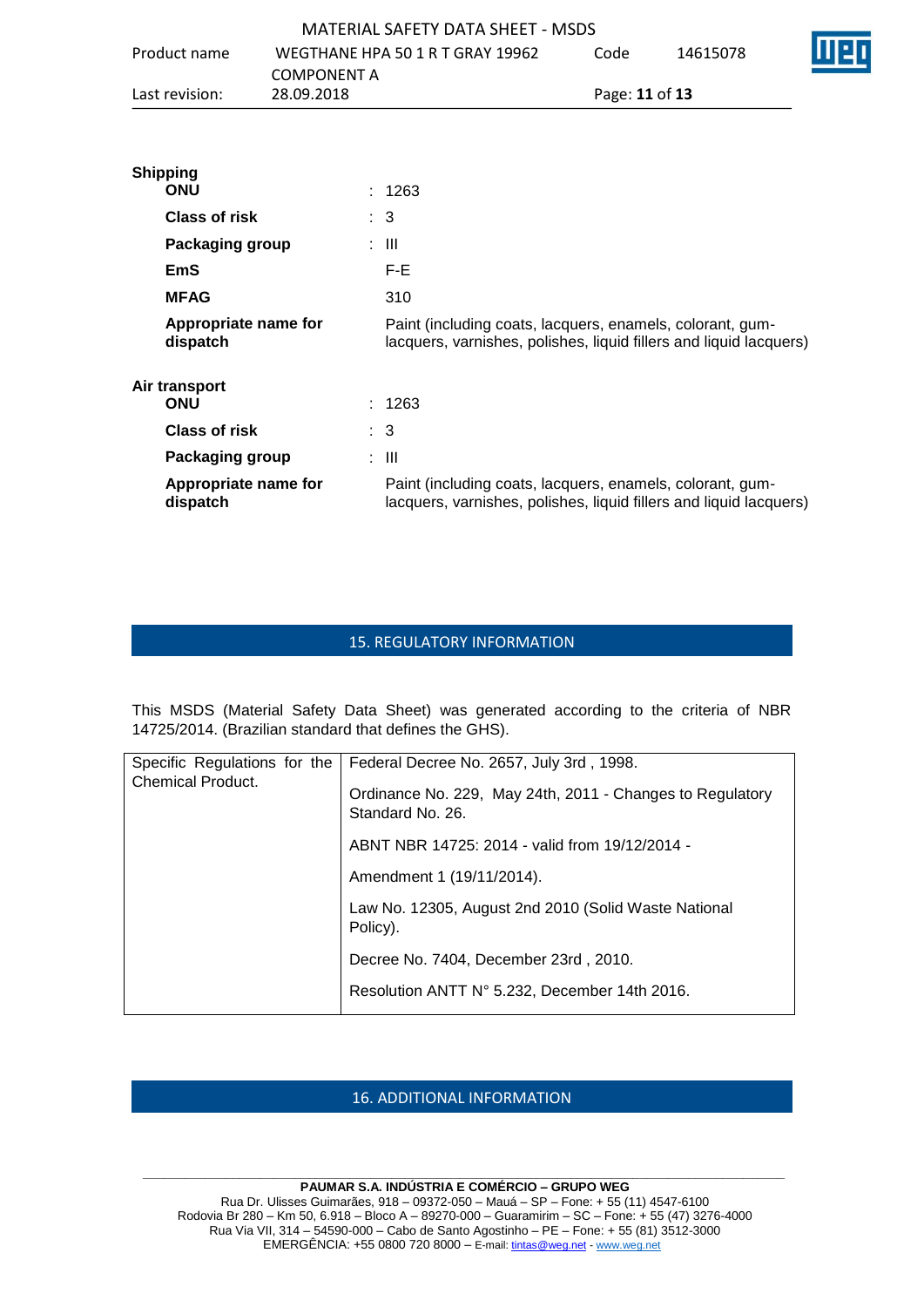| Last revision: | 28.09.2018                        | Page: <b>12</b> of <b>13</b> |          |      |
|----------------|-----------------------------------|------------------------------|----------|------|
|                | <b>COMPONENT A</b>                |                              |          |      |
| Product name   | WEGTHANE HPA 50 1 R T GRAY 19962  | Code                         | 14615078 | INEI |
|                | MATERIAL SAFETY DATA SHEET - MSDS |                              |          |      |

#### **Acronyms Used:**

**Legenda:**

| <b>CAS</b>      | <b>Chemical Abstract Service</b>                          |
|-----------------|-----------------------------------------------------------|
| VO              | <b>Organic Vapors</b>                                     |
| <b>NEC</b>      | National Eletrical code/Código Nacional de Eletricidade   |
| IEC:            | International Eletrical Commision                         |
| <b>ABNT</b>     | <b>Brazilian Association of Technical Standards</b>       |
| <b>ACGIH</b>    | American Conference of Governmental Industrial Hygienists |
| <b>TLV</b>      | <b>Threshold Limit Values</b>                             |
| <b>TLV/TWA</b>  | Time Weighted Average                                     |
| <b>TLV/STEL</b> | Short Term Exposure Limit                                 |
| TLC/C:          | Tolerance Limit - Ceiling Value                           |
| EPI:            | Individual Protective Equipment                           |
| <b>CA</b>       | <b>Approval Certificate</b>                               |
| <b>PPRA</b>     | <b>Environmental Risk Prevention Program</b>              |
| <b>NR</b>       | <b>Regulatory Standard</b>                                |
| <b>NFPA</b>     | <b>National Fire Protection Agency</b>                    |
| mmHg            | Millimeters of mercury - pressure unit                    |
| <b>DL50</b>     | Lethal Dose average                                       |
| <b>CL50</b>     | Lethal Concentration average                              |
| ppm             | Parts per million                                         |
| N.d             | Not available                                             |
| $A + B$         | Viscosity of the mixture of component A + component B     |

Important information, but not specifically described in the previous sections:

This MSDS was prepared based on current knowledge about the handling of the product under normal conditions of use, according to the application specified on the packaging and recommended usage in Section 1 of this MSDS. Any other use of the product involving its combination with other materials, as well as forms of use different from those indicated, are the user's responsibility. The company advises that the handling of any chemical substance requires prior knowledge of its hazards by the user. In the workplace it is responsibility of the company user of the product to provide training of its employees and contractors about the possible risks arising from exposure to the chemical.

We reserve the right to change the information contained in this document without prior notice, due to the improvement and continuous evolution of the product and technical knowledge.

**References** : Data not available.